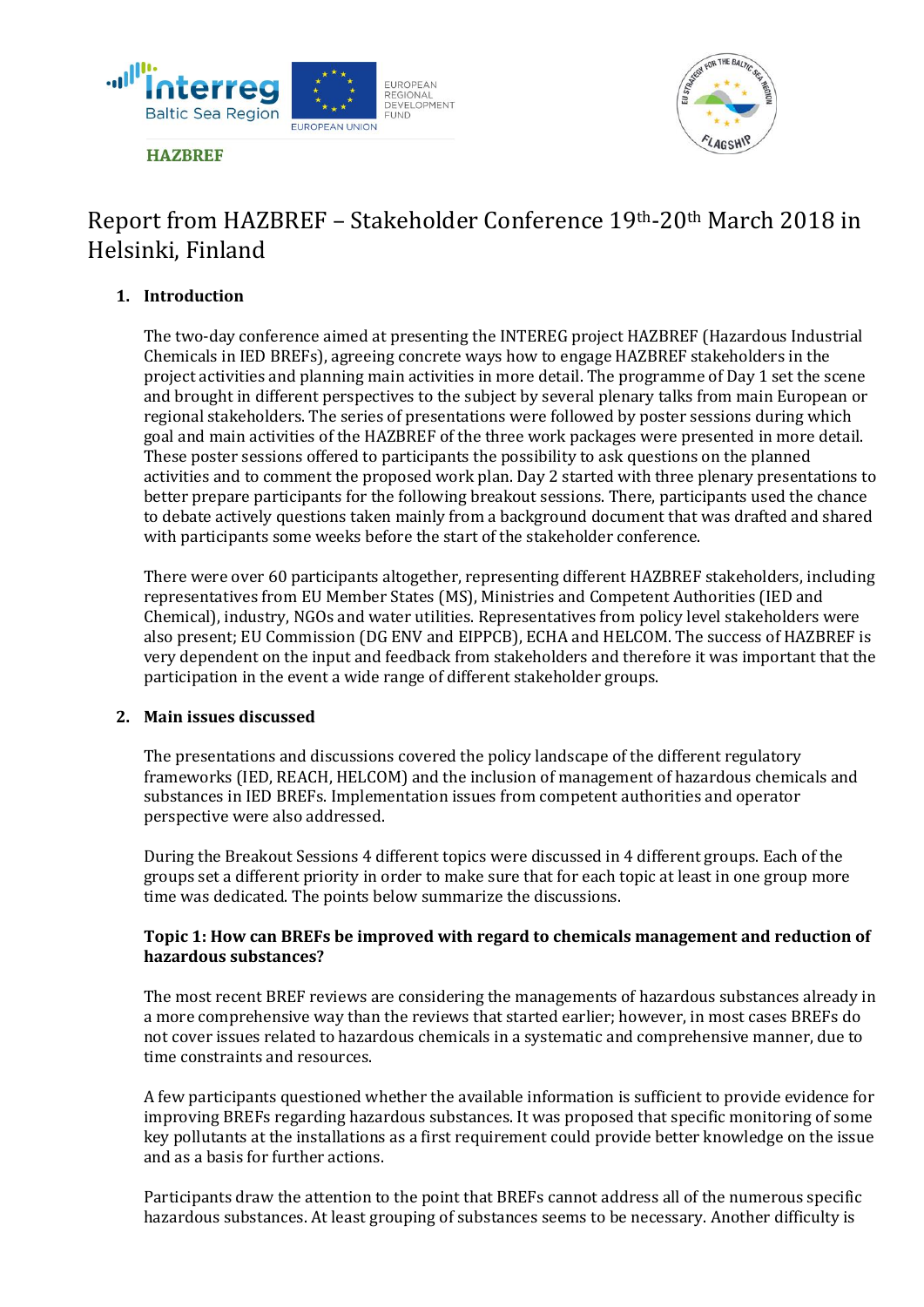



the fact that the use of specific chemicals may change constantly or often. The slow and the nondynamic nature of BREFs can hardly cope with the inclusion of new substances in between the BREF review cycles. Therefore, concerning the identification of relevant substances, the outcome of HAZBREF should contribute to deliver a tool that provides a kind of short list of the most relevant hazardous substances for each industrial sector (reality check for chosen substances needs to be carried out in the frontloading process of the BREF review). This list probably would need regular updating.

One of the questions where longer discussion took place was if there should be a separate chapter in BREFs with regard to handling of hazardous chemicals and how this chapter could look like. It was pointed out that there is a need to have more information on hazardous chemicals and the appropriate section would be part of the BAT Conclusions. The current long review cycles for BREFs reviews 8 – 12 years) are unsuitable to take into account lists of used substances and their possible release from installations. Again, the dynamic nature of the substance lists and changes in the different regulatory frameworks were evoked. One solution to manage this difficulty could be a reference/link to the source of most recent information for relevant substances under a given regulatory framework (e.g. to the Safety Data Sheet in REACH). The usefulness of "negative" BATs in one BREF (e.g. mercury ban in the Chloralkali BREF) was also discussed.

# **Topic 2: How can the enforcement gaps, if any, in the interface between the different pieces of legislation be better addressed? What are the needs from Competent Authority and operator perspective on the information needs on chemicals management?**

The discussions confirmed that the competent authorities and operators of installations need more guidance on the requirements on chemicals management at the interface between REACH and IED. For many a "grey zone" seems to exist where requirements of the different frameworks are somewhat unclear.

It was suggested that it would help competent authorities if information in BREFs clarifies how to deal with certain specific chemicals. For the permit writers it is often difficult to find information about the abatement techniques for hazardous substances, also on information that is currently not available in BREFs or REACH. One of the examples is the lack of descriptions for wastewater treatment techniques for hazardous substances such as PFOS or brominated organic compounds. This information can neither be found in technical documents related to REACH. Participants proposed that BAT-descriptions on abatement techniques and associated emission levels for key hazardous substances should be described in BREFs, whenever possible. Others expressed doubts concerning the feasibility of this proposal and its applicability in permit situations. It remained unclear to what extent and to which level of detail BAT descriptions with regard to hazardous substances can address the issue.

Participants also expressed a clear need to improve the collaboration between the chemical and IED authorities within the Member States. Possibly this is an area where HAZBREF could provide examples of good practices in Europe. In principle, the Chemical Agencies of many Member States have information about the characteristics of hazardous substances and could be addressed by permit writers and/or enforcement authorities if information is missing, incomplete or generally required. It was suggested that it might be helpful if wastewater treatment techniques would be included in the REACH databases. In principle, all relevant information related to risks of hazardous substances should be available in REACH. Others mentioned that there are also incomplete files and information not always sufficiently validated.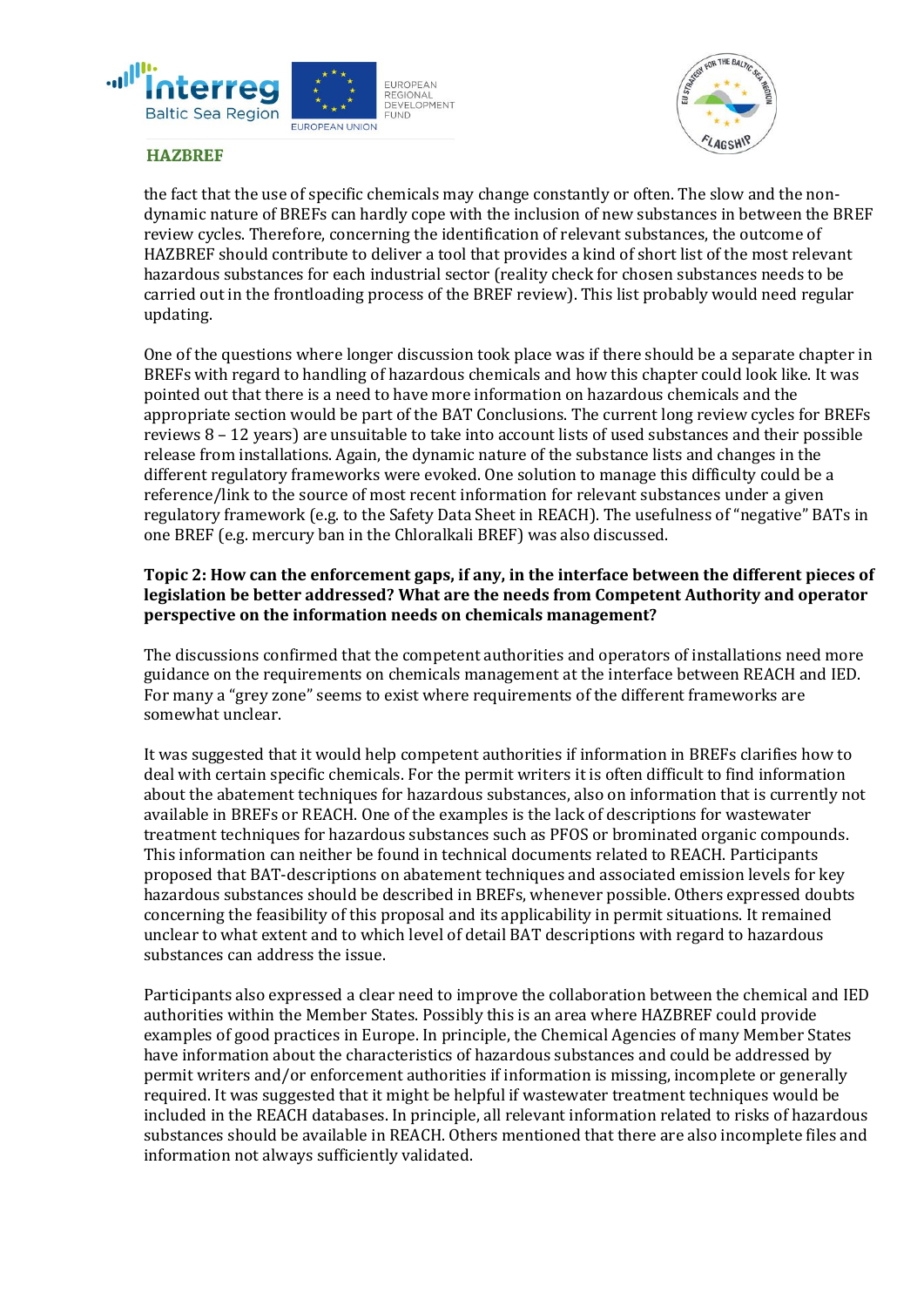



## **Topic 3. How could better interaction between the regulatory frameworks benefit REACH?**

EIPPCB and ECHA informed about the intensified interaction between the EU institutions in order to improve information exchange on hazardous chemicals.

Some participants pointed out that the information in ECHA databases is probably more useful for the IED, than the other way around, but it was discussed how the information in BREFs could be used in Safety data sheets (SDS) under REACH. Currently the mapping in SDS is focused on workers' health issues, but the companies could benefit also from information which is more related to the environmental issues. Information in BREFs could perhaps be utilized in improving the exposure scenarios.

It was also raised that the results from the HAZBREF activity concerning analysis of the interfaces, links or gaps between the different pieces of EU-legislations are also interesting from REACH point of view. There was broad consensus that there is a need to enhance the communication between experts in different fields; experts need to get out from their silos and try to consider issues from many sides.

#### **Topic 4: Can BREF contribute to circular economy and if so, how?**

Many participants were of the opinion that Circular economy is more a theoretic, strategic approach at this moment and that BREFs are not considered as the primary tool to address Circular economy issues. Many also pointed out that waste legislation and product design are seen as the primary instruments to support Circular economy. The importance to analyse the relation of the Waste Framework Directive to the IED was emphasized (especially concerning Circular Economy issues). HAZBREF representatives confirmed that the analysis of waste legislation is included in the scope of HAZBREF work package 3.

However, participants drew the attention that some aspects, such as the consideration of secondary waste material, could be included in BREFs. Industry representatives pointed out that Companies usually want to promote the use of secondary raw materials but there are strict rules to do that. The best way is not to use hazardous substances in high material flows which have to be recycled in the end. Some proposed that BREFs could contain information on techniques that describe avoidance of waste generation, for example recommendations for further treatment of post-process residues, to avoid waste status or techniques that generate easily recyclable secondary raw materials. It was pointed out that sometimes it is not good to reduce the waste stream – if the waste can be used as secondary material.

It was also discussed that there is lack of information in the value chain with regard to hazardous substances. Hazardous substances may hinder plastics reuse and there are problems with accumulation of hazardous substances. The lack of information on hazardous substances in products can either be because of import of products and due to confidentiality reasons. Some participants said that there is also a need on more information about hazardous substances in the secondary products.

Participants discussed about the importance to firstly identify the areas where improvements can be made to address circular economy aspects and to act at a certain point. Some sectors covered by the IED are more important than others where the focus should be prioritized.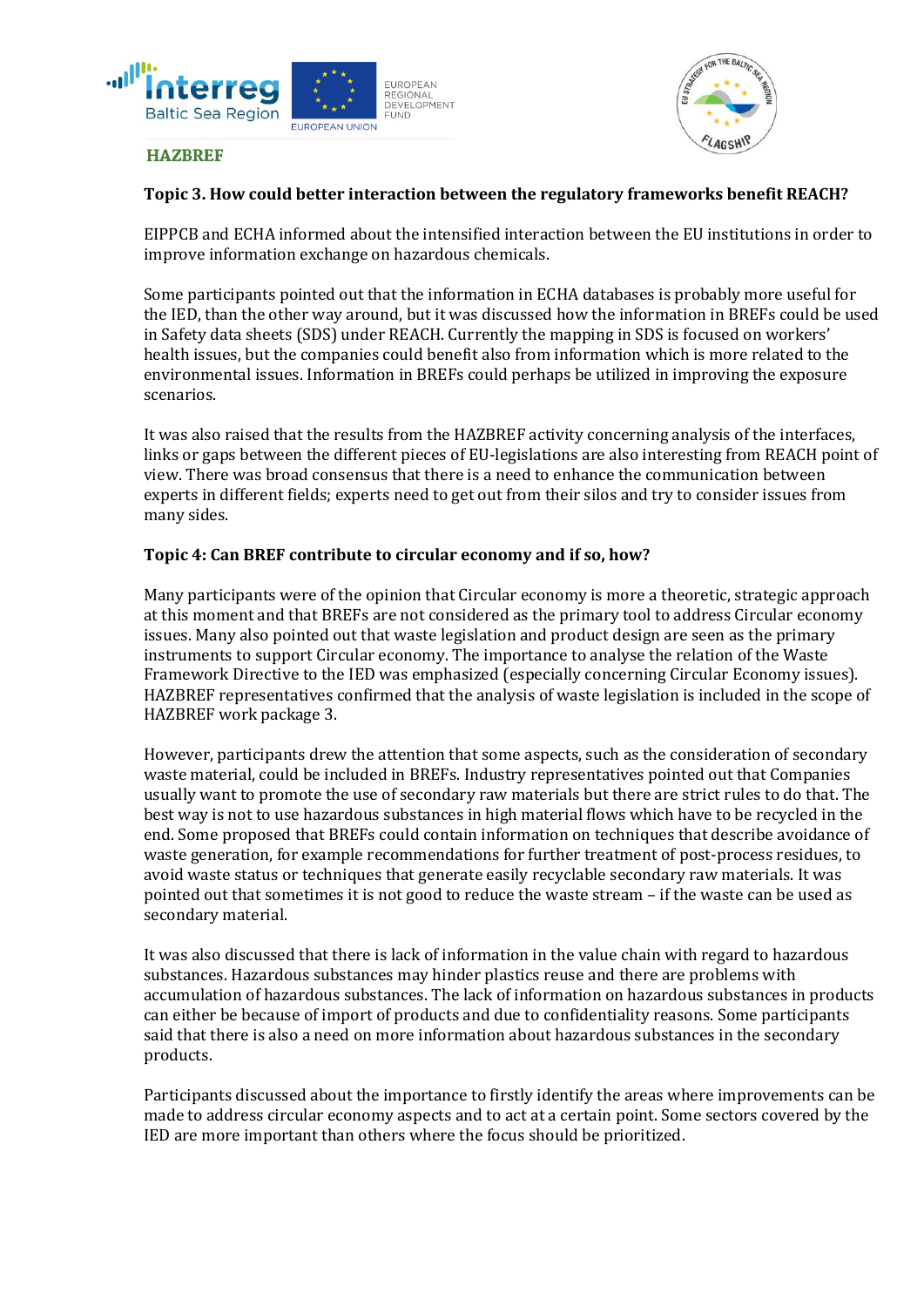



## **3. Main questions and points raised during the poster sessions on HAZBREF Work packages**

During the poster sessions in the afternoon of Day 1 the participants had a chance to pose questions with regard to the planned activities in the different HAZBREF work Packages.

# **WP 2 Identification of targets substances**

- the starting point for identifying the substances could be the selected sectors and proposals from the case studies on the one hand and priority substances from various lists on the other hand. The ECHA CHEM database can provide information on uses, exposure and hazards of chemicals.
- Depending on the approach taken the first criteria for identification of the substance would be exposure and use categories or hazardousness.

Questions and answers

- Q: is HAZBREF looking at substances that transform in the processes and substances that end up in the sludge or the soil?
- A: The focus is on the use of chemicals, but in case studies the transformations may be looked at. The fate of substances into the sludge will be evaluated for selected substances.
- Q: will only substances relevant for the 3 selected sectors be identified?
- A: No, the intention is to cover all IED sectors as far as possible, but focus is on the 3 sectors
- Q: How different will the HAZBREF list be from other existing lists and how many substances will the project deliver?
- A: HAZBREF will not invent a new long list, but will rather use existing criteria to find a technique how to find the relevant substances from existing lists in order to implement the requirements in a better way. It will be an iterative process ending up with perhaps in a few dozen substances within the HAZBREF project.
- Q: Are nanopollutants and microplastics covered in HAZBREF?
- A: No, we try to focus on registered substances.

## **WP3 Policy improvement**

- EIPPCB and ECHA have started to collaborate in order to establish information flow between the two frameworks and HAZBREF should focus on areas that bring added value to ongoing work, e.g. in the analysis of the links between the legislation.
- There are different goals in different legislations, but there are benefits in analyzing the similarities, differences and gaps between the different frameworks and to get a clear picture of usefulness of chemical data provided by REACH.
- There is clear need to improve the collaboration between the chemical and IED authorities within the Member States and this is an area where HAZBREF could provide examples of good practices.
- There is a lot of information available on chemicals in both the BREFs and Safety data Sheets of REACH, but authorities are not always aware of where to find the right information -guidance on where to find information is needed
- The SDS information is not designed to be used in BREFs and the information available in SDS does not need to be repeated in BREFs, but a link could be useful.
- Perhaps HAZBREF could use expertise to model the fate of possibly relevant substances?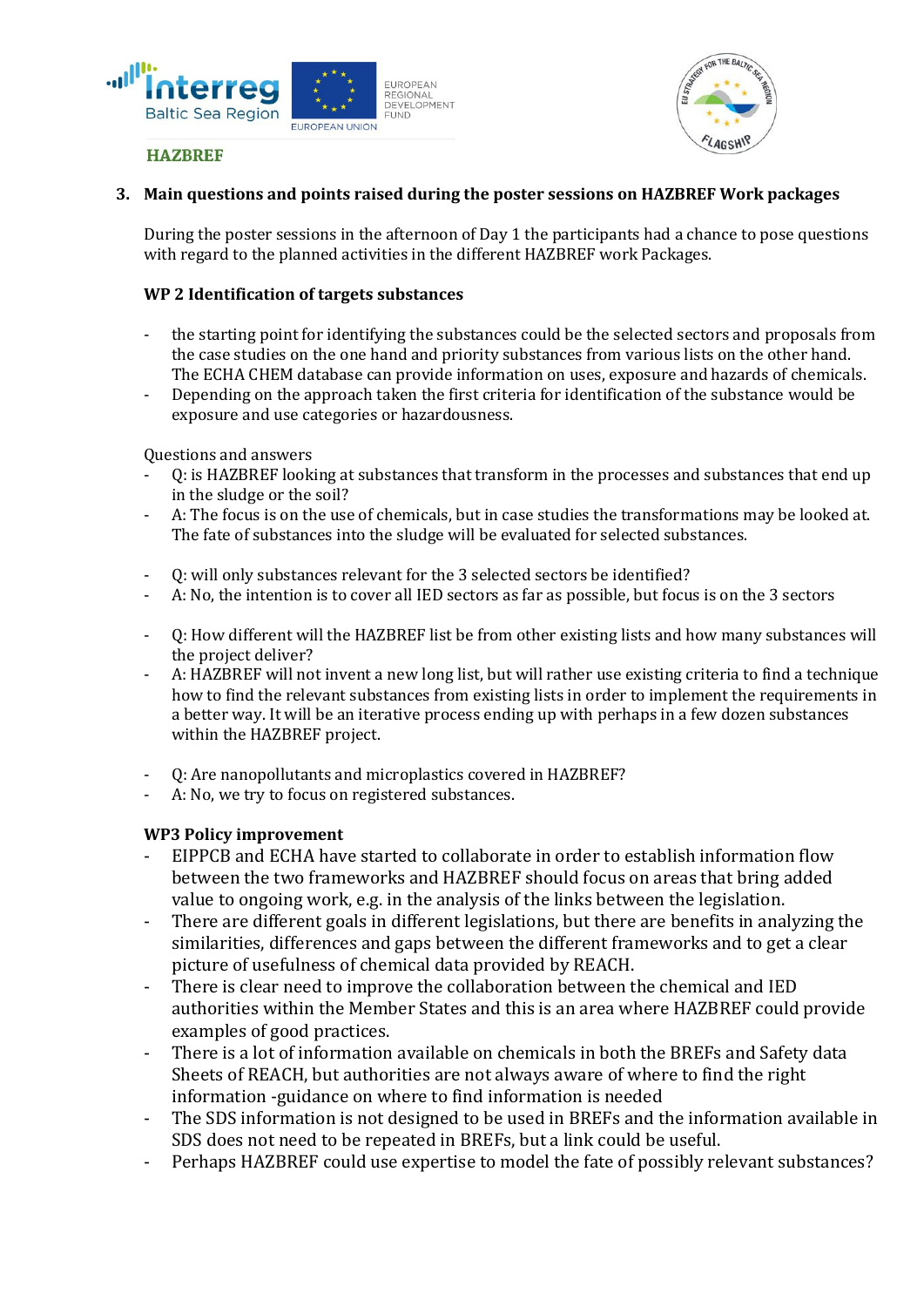



Questions and answers

- Q: is the relation of the Waste Framework Directive to the IED included in the regulatory framework analysis in HAZBREF?
- A: yes

# **WP 4 Best practices in chemicals management**

- Focus should be on issues with biggest potential of improvements
- HAZBREF could also search for lists/tools like US Toxic Release Inventory outside Europe.
- Hazardous substances affecting recyclability should be assessed case by case. The project could produce a decision tree showing what you need to consider if you want to recycle waste.
- Currently the chemical information of products does not follow the product to the waste management sector. It would be a big step forward if HAZBREF could generate ideas on how chemical information could be passed on in the product-waste chain more efficiently than now.

Questions and answers:

- Q: Is there direct interaction with the companies in case studies?
- A: Yes
- Q: What if substance pops up in WP2 but investigated industry has minor role of load?
- A: It is also question to WP2. We still investigate the flow.
- Q: Does HAZBREF focus on Baltic Sea Region or wider area?
- A: Case studies focus on facilities in Baltic Sea Region. Other WPs focus on wider area and outcomes are intended to be applicable for the whole of EU.
- Q: What about unintentionally produced hazardous substances?
- A: We need to investigate through case studies
- Q: Are the sectors selected to be addressed in HAZBREF already decided?
- A: Yes, the 3 sectors are decided and are final.. One criteria for selection was the timetable for the upcoming review of BREFs.
- Q: What kind of waste are investigated; from installations or also consumer waste?
- A: The same as in the case studies.
- Q: Do you consider waste of installation or waste as end of product.
- A: Life cycle. It means that also product that has ended as waste. (Note! We cannot go this far. Maybe only in one case). In one case the industrial waste from installation is in the focus, and in another case both industrial waste and post-consumer waste (from products produced by the installation).
- Q: Will also legal obstacles of circular economy be considered?
- A: Yes, analysis of legal aspects are looked into in WP3 (gaps, overlaps, obstacles including Waste Directive)